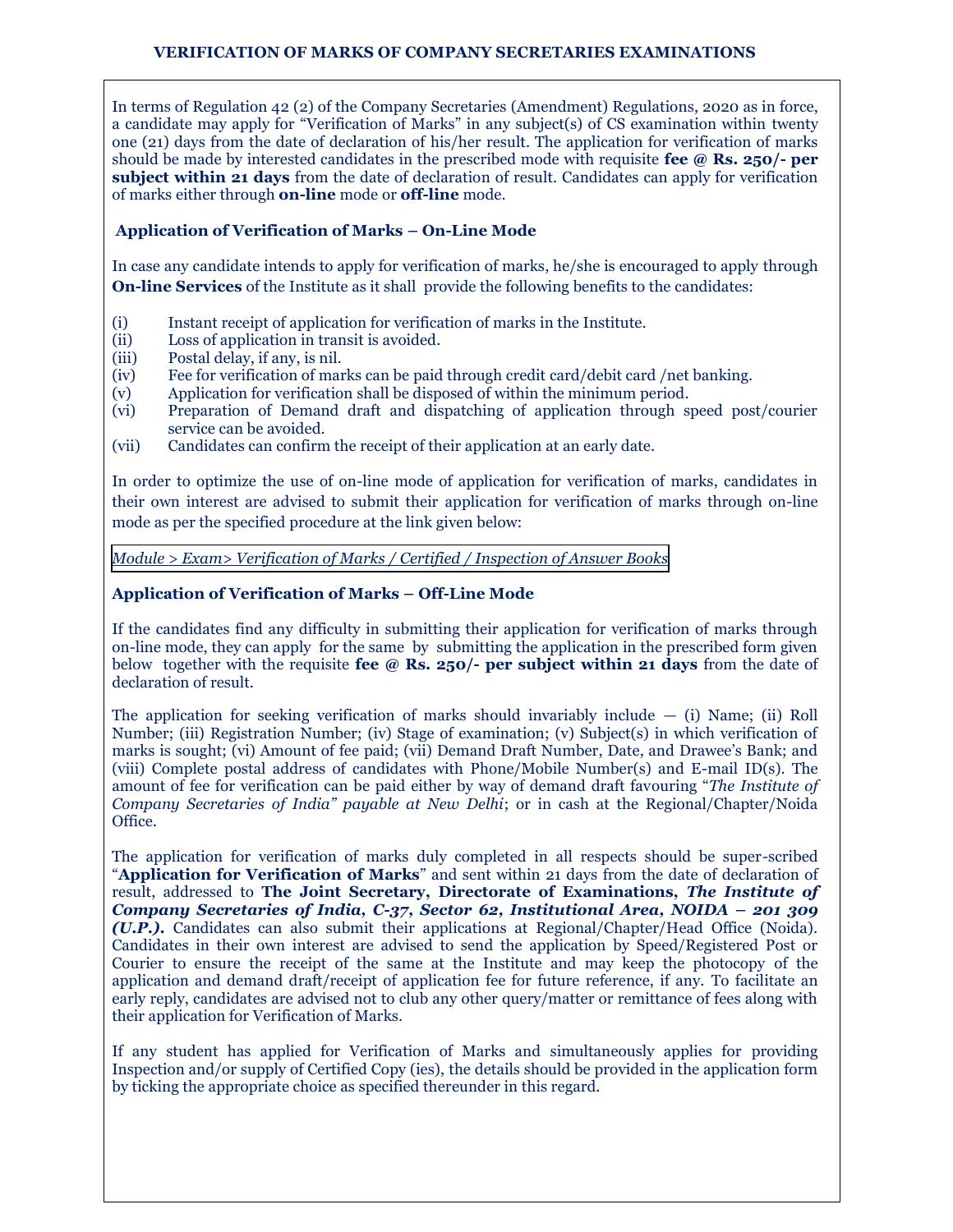## **Response Time**

The response time to candidates' requests for verification of marks is normally *two months* from the date of receipt of their applications complete in all respects in the Directorate of Examinations of the Institute. On receipt of the applications in the Directorate of Examinations, the status/outcome of verification of marks will be shown on the Institute's website: *www.icsi.edu* and the candidate concerned can enquire about the status/outcome of his/her application by entering his/her Roll No. or Student Registration Number. In case of no change in his/her marks or result position, the candidate can also download a copy of the reply letter instantly from the link given to this effect and no other communication will be sent in this regard. However, in case of any change/revision in marks in any subject(s) and/or result of a particular Module/Stage of Examination, separate communication to that effect will be sent to the candidate concerned through Speed Post.

Further, if a candidate does not receive any information from the website/communication within *sixty days* from the date of dispatch of application he/she may send an e-mail at: *exam@icsi.edu* or write to the *Joint Secretary, Directorate of Examinations* giving relevant details along with the scanned/photo copy of application and demand draft/receipt of application fee.

*\*Students are advised to enroll for the next session of examination in time without waiting for the outcome of their verification of marks. In case there is change in result, the examination fee paid shall be either refunded or adjusted against future payments.*